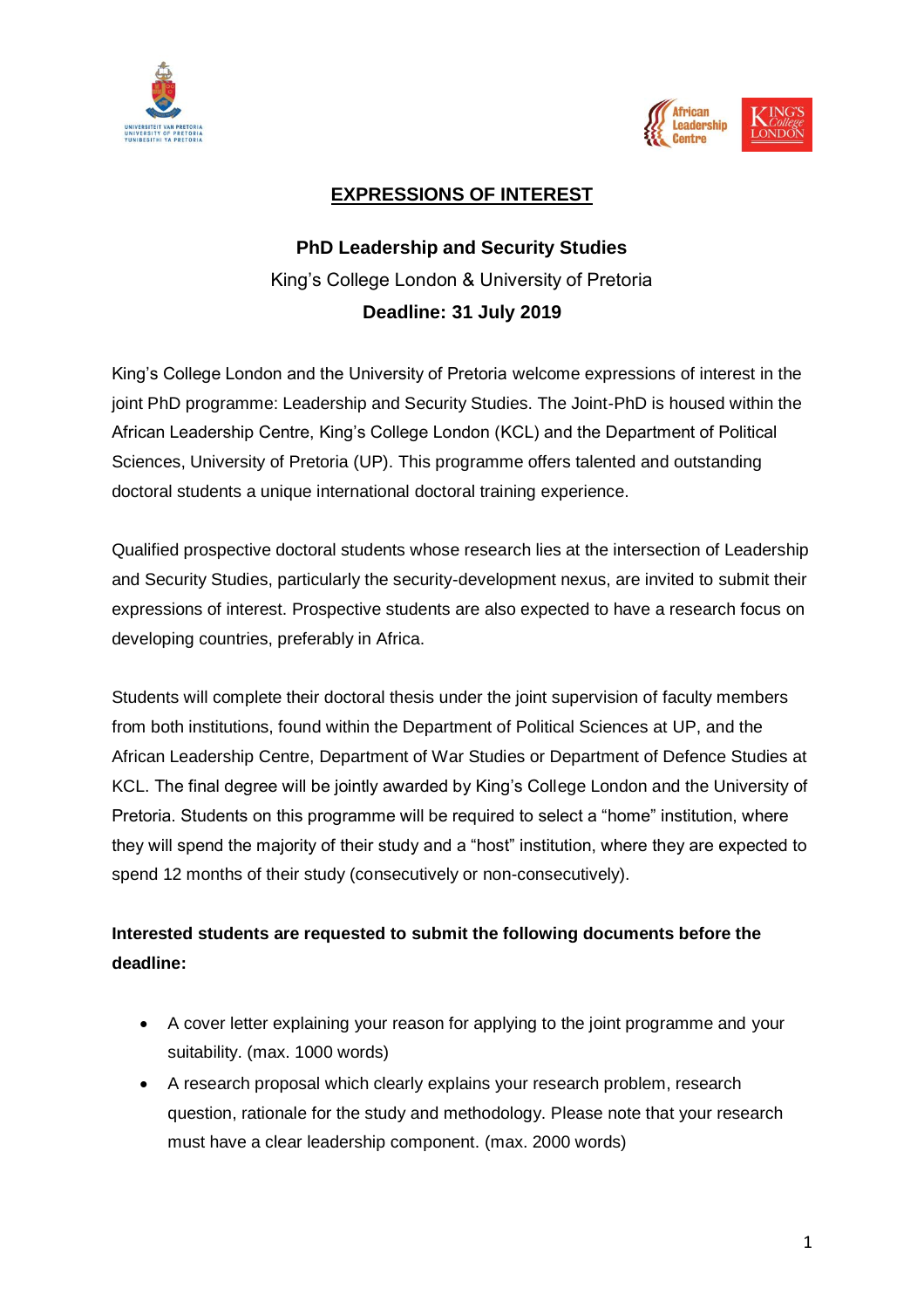



- A travel plan indicating how you plan to structure your studies and travel to the host institution. Please note that students are not expected to travel to the host institution prior to being upgraded/research proposal acceptance at the home institution, which takes approximately nine to twelve months.
- CV
- A brief explanation of how you intend to fund your studies and travel to the host institution (max. 300 words).

#### **Deadline**

Please submit your expression of interest before **23:59 (GMT) 31 July 2019** to the following email addresses:

For KCL as your home institution: [alc@kcl.ac.uk](mailto:alc@kcl.ac.uk)

For UP as your home institution: sonja.theron@up.ac.za

**No late submissions will be considered**.

#### **Application process**

#### **Stage One: Expressions of interest (15 May – 31 July 2019)**

Students should submit their expressions of interest in line with the above instructions.

Successful students will be invited to stage two and asked to make a formal application on the King's College London (KCL) and University of Pretoria application portals. **Please note that invitation to stage two does not guarantee admittance into the programme.**

### **Stage Two: Application (September 2019)**

Once students have been invited to formally submit their application following stage one, Students should begin the application process with their selected home institution and adhere to the admission requirements provided by the home institution. Students who have foreign (i.e. non-South African qualifications) and who select UP as their home institution need to have their qualifications evaluated by the South African Qualifications Authority (SAQA) [\(www.saqa.org](http://www.saqa.org/) for more information) and attach the SAQA evaluation certificate to their applications. While students should initially apply through their home institution's application portal, students will subsequently be required to apply to their host institution's admissions portal prior to a final decision on their application to the Joint PhD programme.